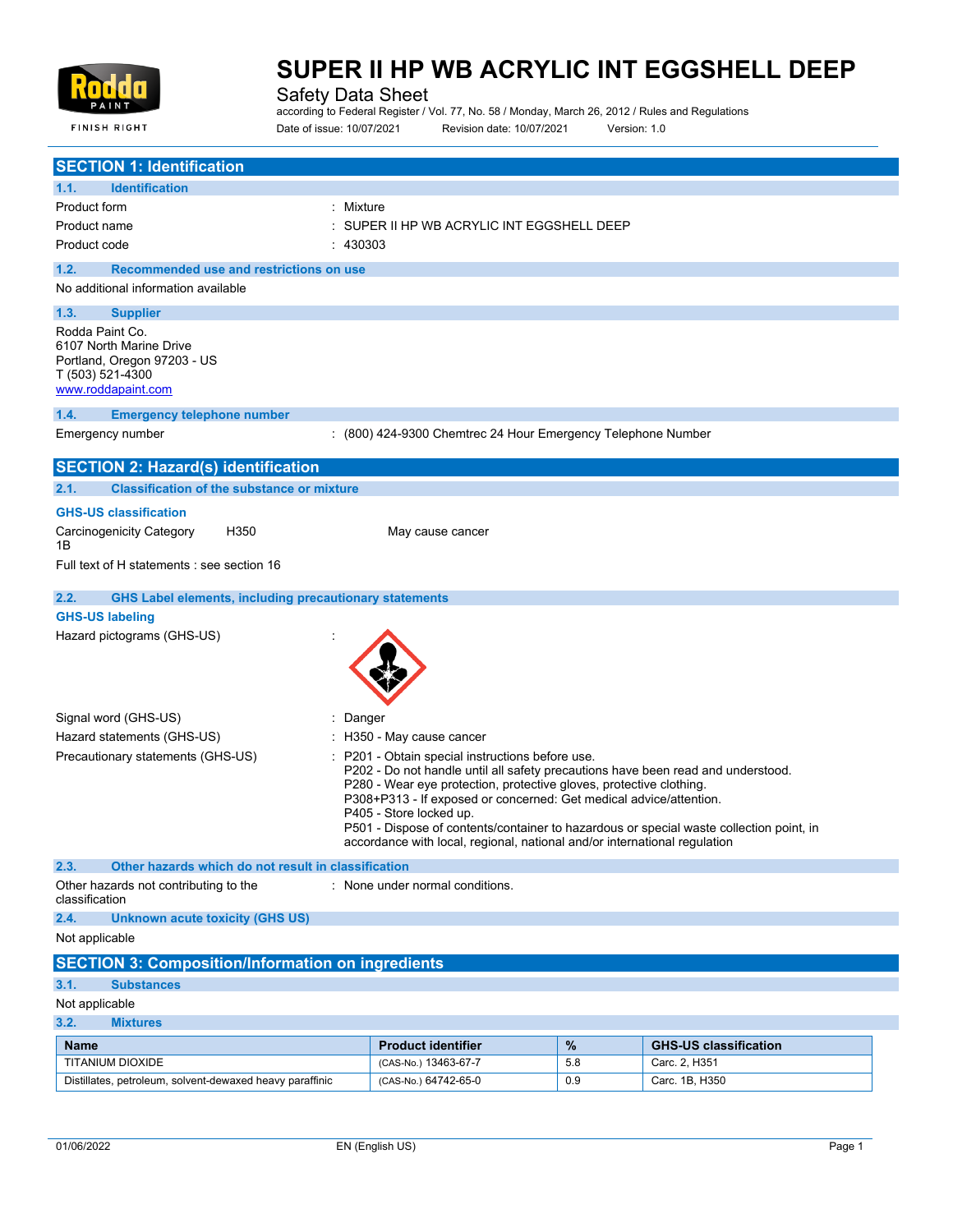Safety Data Sheet

according to Federal Register / Vol. 77, No. 58 / Monday, March 26, 2012 / Rules and Regulations

### Full text of hazard classes and H-statements : see section 16

| <b>SECTION 4: First-aid measures</b>                                                                                                                                                                                                                                                                                                                                                                                                                                                                                                                                                                      |  |  |
|-----------------------------------------------------------------------------------------------------------------------------------------------------------------------------------------------------------------------------------------------------------------------------------------------------------------------------------------------------------------------------------------------------------------------------------------------------------------------------------------------------------------------------------------------------------------------------------------------------------|--|--|
| <b>Description of first aid measures</b><br>4.1.                                                                                                                                                                                                                                                                                                                                                                                                                                                                                                                                                          |  |  |
| First-aid measures general<br>: IF exposed or concerned: Get medical advice/attention.                                                                                                                                                                                                                                                                                                                                                                                                                                                                                                                    |  |  |
| First-aid measures after inhalation<br>: Remove person to fresh air and keep comfortable for breathing.                                                                                                                                                                                                                                                                                                                                                                                                                                                                                                   |  |  |
| First-aid measures after skin contact<br>: Wash skin with plenty of water.                                                                                                                                                                                                                                                                                                                                                                                                                                                                                                                                |  |  |
| First-aid measures after eye contact<br>: Rinse eyes with water as a precaution.                                                                                                                                                                                                                                                                                                                                                                                                                                                                                                                          |  |  |
| First-aid measures after ingestion<br>: Call a poison center/doctor/physician if you feel unwell.                                                                                                                                                                                                                                                                                                                                                                                                                                                                                                         |  |  |
| 4.2.<br>Most important symptoms and effects (acute and delayed)                                                                                                                                                                                                                                                                                                                                                                                                                                                                                                                                           |  |  |
| No additional information available                                                                                                                                                                                                                                                                                                                                                                                                                                                                                                                                                                       |  |  |
| 4.3.<br>Immediate medical attention and special treatment, if necessary                                                                                                                                                                                                                                                                                                                                                                                                                                                                                                                                   |  |  |
| Treat symptomatically.                                                                                                                                                                                                                                                                                                                                                                                                                                                                                                                                                                                    |  |  |
| <b>SECTION 5: Fire-fighting measures</b>                                                                                                                                                                                                                                                                                                                                                                                                                                                                                                                                                                  |  |  |
| Suitable (and unsuitable) extinguishing media<br>5.1.                                                                                                                                                                                                                                                                                                                                                                                                                                                                                                                                                     |  |  |
| Suitable extinguishing media<br>: Water spray. Dry powder. Foam. Carbon dioxide.                                                                                                                                                                                                                                                                                                                                                                                                                                                                                                                          |  |  |
| 5.2.<br>Specific hazards arising from the chemical                                                                                                                                                                                                                                                                                                                                                                                                                                                                                                                                                        |  |  |
| Reactivity<br>: The product is non-reactive under normal conditions of use, storage and transport.                                                                                                                                                                                                                                                                                                                                                                                                                                                                                                        |  |  |
| 5.3.<br>Special protective equipment and precautions for fire-fighters                                                                                                                                                                                                                                                                                                                                                                                                                                                                                                                                    |  |  |
| : Do not attempt to take action without suitable protective equipment. Self-contained breathing<br>Protection during firefighting<br>apparatus. Complete protective clothing.                                                                                                                                                                                                                                                                                                                                                                                                                             |  |  |
| <b>SECTION 6: Accidental release measures</b>                                                                                                                                                                                                                                                                                                                                                                                                                                                                                                                                                             |  |  |
| Personal precautions, protective equipment and emergency procedures<br>6.1.                                                                                                                                                                                                                                                                                                                                                                                                                                                                                                                               |  |  |
| 6.1.1.<br>For non-emergency personnel                                                                                                                                                                                                                                                                                                                                                                                                                                                                                                                                                                     |  |  |
| : Only qualified personnel equipped with suitable protective equipment may intervene.<br>Emergency procedures                                                                                                                                                                                                                                                                                                                                                                                                                                                                                             |  |  |
| 6.1.2.<br>For emergency responders                                                                                                                                                                                                                                                                                                                                                                                                                                                                                                                                                                        |  |  |
| Protective equipment<br>: Do not attempt to take action without suitable protective equipment. For further information<br>refer to section 8 "Exposure controls/personal protection".                                                                                                                                                                                                                                                                                                                                                                                                                     |  |  |
| 6.2.<br><b>Environmental precautions</b>                                                                                                                                                                                                                                                                                                                                                                                                                                                                                                                                                                  |  |  |
| Avoid release to the environment. Notify authorities if product enters sewers or public waters.                                                                                                                                                                                                                                                                                                                                                                                                                                                                                                           |  |  |
| 6.3.<br>Methods and material for containment and cleaning up                                                                                                                                                                                                                                                                                                                                                                                                                                                                                                                                              |  |  |
| : Take up liquid spill into absorbent material. Notify authorities if product enters sewers or public<br>Methods for cleaning up<br>waters.                                                                                                                                                                                                                                                                                                                                                                                                                                                               |  |  |
| Other information<br>Dispose of materials or solid residues at an authorized site.                                                                                                                                                                                                                                                                                                                                                                                                                                                                                                                        |  |  |
| 6.4.<br><b>Reference to other sections</b>                                                                                                                                                                                                                                                                                                                                                                                                                                                                                                                                                                |  |  |
| For further information refer to section 13.                                                                                                                                                                                                                                                                                                                                                                                                                                                                                                                                                              |  |  |
| <b>SECTION 7: Handling and storage</b>                                                                                                                                                                                                                                                                                                                                                                                                                                                                                                                                                                    |  |  |
| 7.1.<br><b>Precautions for safe handling</b>                                                                                                                                                                                                                                                                                                                                                                                                                                                                                                                                                              |  |  |
| Precautions for safe handling<br>: Ensure good ventilation of the work station. Obtain special instructions before use. Do not<br>handle until all safety precautions have been read and understood. Take all necessary<br>technical measures to avoid or minimize the release of the product on the workplace. Limit<br>quantities of product at the minimum necessary for handling and limit the number of exposed<br>workers. Provide local exhaust or general room ventilation. Wear personal protective<br>equipment. Floors, walls and other surfaces in the hazard area must be cleaned regularly. |  |  |
| Separate working clothes from town clothes. Launder separately. Do not eat, drink or smoke<br>Hygiene measures<br>when using this product. Always wash hands after handling the product.                                                                                                                                                                                                                                                                                                                                                                                                                  |  |  |
| 7.2.<br>Conditions for safe storage, including any incompatibilities                                                                                                                                                                                                                                                                                                                                                                                                                                                                                                                                      |  |  |
| Storage conditions<br>: Protect from freezing. Store locked up. Store in a well-ventilated place. Keep cool.                                                                                                                                                                                                                                                                                                                                                                                                                                                                                              |  |  |
| <b>SECTION 8: Exposure controls/personal protection</b>                                                                                                                                                                                                                                                                                                                                                                                                                                                                                                                                                   |  |  |
| 8.1.<br><b>Control parameters</b>                                                                                                                                                                                                                                                                                                                                                                                                                                                                                                                                                                         |  |  |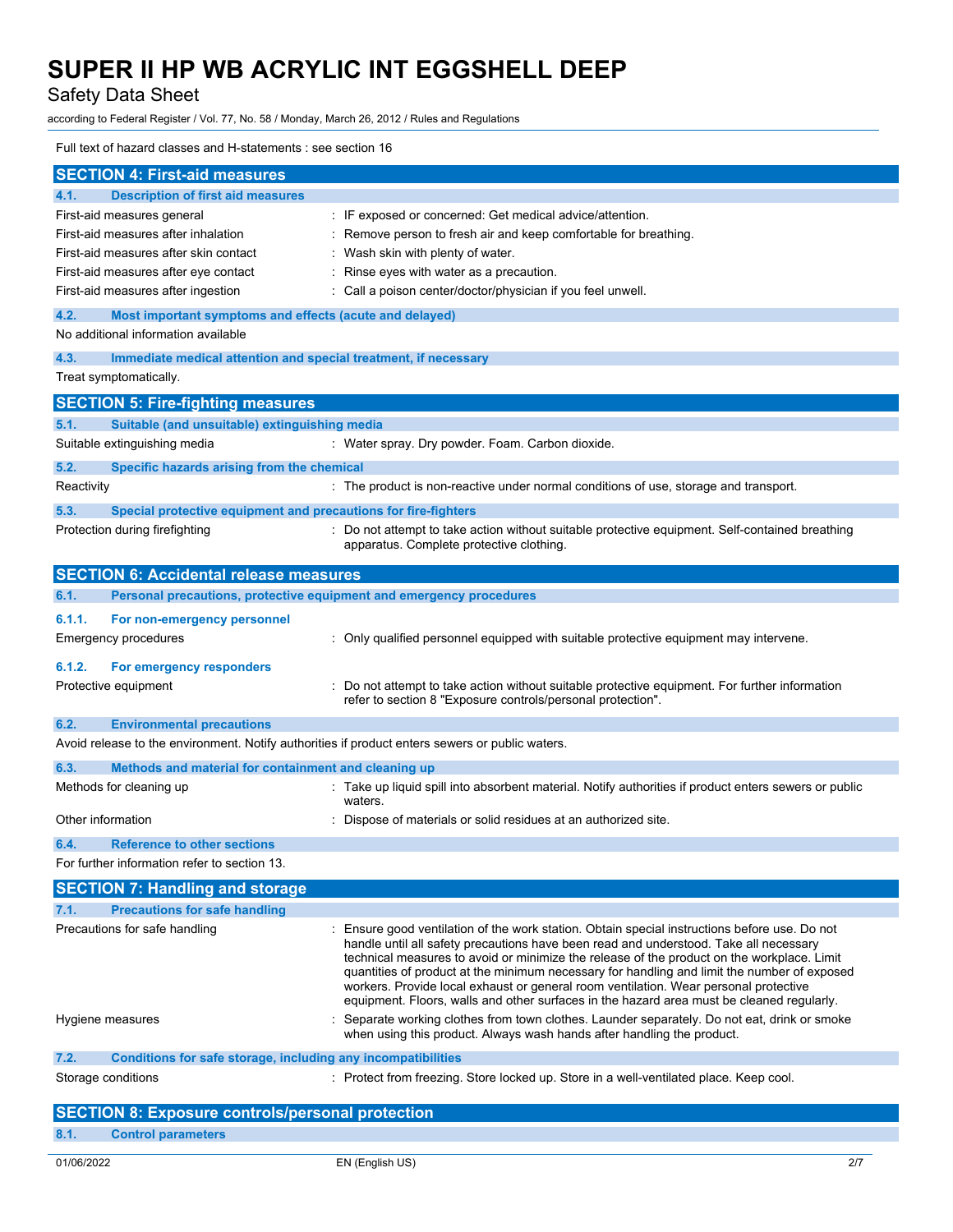Safety Data Sheet

according to Federal Register / Vol. 77, No. 58 / Monday, March 26, 2012 / Rules and Regulations

| Distillates, petroleum, solvent-dewaxed heavy paraffinic (64742-65-0) |                                      |                                                                                                           |  |
|-----------------------------------------------------------------------|--------------------------------------|-----------------------------------------------------------------------------------------------------------|--|
| Not applicable                                                        |                                      |                                                                                                           |  |
| <b>TITANIUM DIOXIDE (13463-67-7)</b>                                  |                                      |                                                                                                           |  |
| <b>ACGIH</b>                                                          | ACGIH TWA (mg/m <sup>3</sup> )       | 10 mg/ $m3$                                                                                               |  |
| <b>OSHA</b>                                                           | OSHA PEL (TWA) [1]                   | 15 mg/m <sup>3</sup> (total dust)                                                                         |  |
| <b>IDLH</b>                                                           | US IDLH $(mg/m3)$                    | 5000 mg/m <sup>3</sup>                                                                                    |  |
| <b>NIOSH</b>                                                          | NIOSH REL (TWA) (mg/m <sup>3</sup> ) | 2.4 mg/m $3$ (CIB 63-fine)<br>0.3 mg/m <sup>3</sup> (CIB 63-ultrafine, including engineered<br>nanoscale) |  |

# **8.2. Appropriate engineering controls**

Appropriate engineering controls : Ensure good ventilation of the work station.

Environmental exposure controls : Avoid release to the environment.

### **8.3. Individual protection measures/Personal protective equipment**

### **Personal protective equipment:**

Gloves. Safety glasses. Protective clothing. Insufficient ventilation: wear respiratory protection.

#### **Hand protection:**

Protective gloves

#### **Eye protection:**

Safety glasses

### **Skin and body protection:**

Wear suitable protective clothing

### **Respiratory protection:**

Wear respiratory protection.

#### **Personal protective equipment symbol(s):**



# **SECTION 9: Physical and chemical properties**

| Information on basic physical and chemical properties<br>9.1. |                        |
|---------------------------------------------------------------|------------------------|
| Physical state                                                | Liquid                 |
| Color                                                         | white                  |
| Odor                                                          | Faint odor of ammonia. |
| Odor threshold                                                | No data available      |
| рH                                                            | $: 8.5 - 9.5$          |
| Melting point                                                 | Not applicable         |
| Freezing point                                                | No data available      |
| Boiling point                                                 | No data available      |
| Flash point                                                   | Not applicable         |
| Relative evaporation rate (butyl acetate=1)                   | No data available      |
| Flammability (solid, gas)                                     | Not applicable.        |
| Vapor pressure                                                | No data available      |
| Relative vapor density at 20 °C                               | No data available      |
| Specific gravity                                              | No data available      |
| Specific gravity / density                                    | 10.38 lb/gal           |
|                                                               |                        |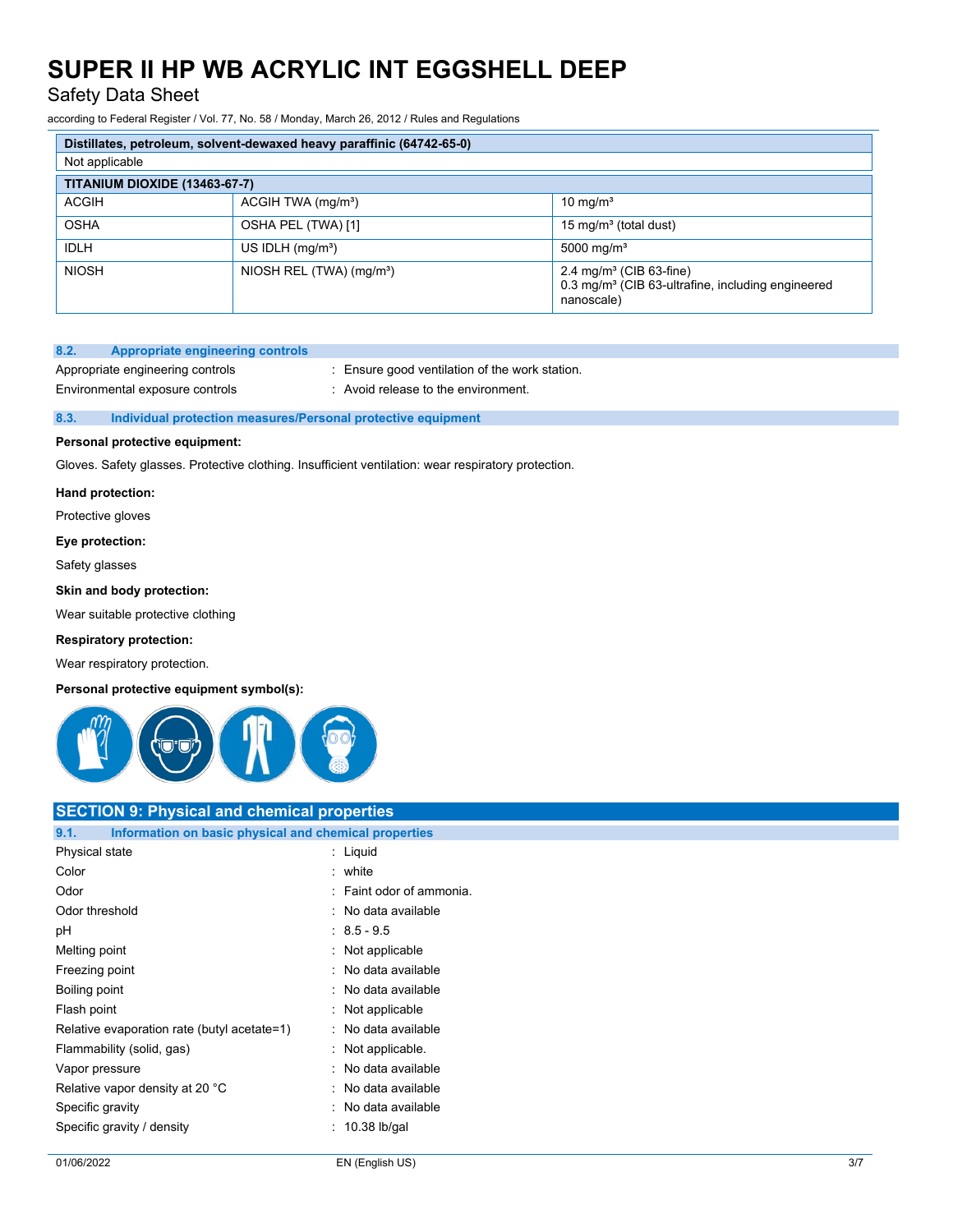# Safety Data Sheet

according to Federal Register / Vol. 77, No. 58 / Monday, March 26, 2012 / Rules and Regulations

| Solubility                       | : No data available         |
|----------------------------------|-----------------------------|
| Log Pow                          | : No data available         |
| Auto-ignition temperature        | : No data available         |
| Decomposition temperature        | : No data available         |
| Viscosity, kinematic             | $: 1150 - 1640 \text{ cSt}$ |
| Viscosity, dynamic               | : No data available         |
| <b>Explosion limits</b>          | : No data available         |
| Explosive properties             | : No data available         |
| Oxidizing properties             | : No data available         |
| 9.2.<br><b>Other information</b> |                             |
| VOC content                      | : $< 50$ g/l                |
| Percent Solids                   | : $\approx 49 \%$           |

|       | <b>SECTION 10: Stability and reactivity</b>                                        |
|-------|------------------------------------------------------------------------------------|
| 10.1. | <b>Reactivity</b>                                                                  |
|       | The product is non-reactive under normal conditions of use, storage and transport. |
| 10.2. | <b>Chemical stability</b>                                                          |
|       | Stable under normal conditions.                                                    |
| 10.3. | <b>Possibility of hazardous reactions</b>                                          |
|       | No dangerous reactions known under normal conditions of use.                       |
| 10.4. | <b>Conditions to avoid</b>                                                         |
|       | None under recommended storage and handling conditions (see section 7).            |
| 10.5. | <b>Incompatible materials</b>                                                      |
|       | No additional information available                                                |
| 10.6. | <b>Hazardous decomposition products</b>                                            |
|       |                                                                                    |

Under normal conditions of storage and use, hazardous decomposition products should not be produced.

| <b>SECTION 11: Toxicological information</b>                          |                                                 |
|-----------------------------------------------------------------------|-------------------------------------------------|
| Information on toxicological effects<br>11.1.                         |                                                 |
| Acute toxicity                                                        | : Not classified                                |
| Distillates, petroleum, solvent-dewaxed heavy paraffinic (64742-65-0) |                                                 |
| LD50 oral rat                                                         | > 15000 mg/kg                                   |
| LD50 dermal rabbit                                                    | > 5000 mg/kg                                    |
| LC50 inhalation rat (mg/l)                                            | $>$ 2400 mg/m <sup>3</sup> (Exposure time: 4 h) |
| <b>TITANIUM DIOXIDE (13463-67-7)</b>                                  |                                                 |
| LD50 oral rat                                                         | > 10000 mg/kg                                   |
| Skin corrosion/irritation                                             | : Not classified                                |
|                                                                       | pH: 8.5 - 9.5                                   |
| Serious eye damage/irritation                                         | : Not classified                                |
|                                                                       | pH: 8.5 - 9.5                                   |
| Respiratory or skin sensitization                                     | : Not classified                                |
| Germ cell mutagenicity                                                | : Not classified                                |
| Carcinogenicity                                                       | : May cause cancer.                             |
| <b>TITANIUM DIOXIDE (13463-67-7)</b>                                  |                                                 |
| <b>IARC</b> group                                                     | 2B - Possibly Carcinogenic to Humans            |
| In OSHA Hazard Communication Carcinogen                               | Yes                                             |
| list                                                                  |                                                 |
| Reproductive toxicity                                                 | : Not classified                                |
| Specific target organ toxicity - single exposure                      | : Not classified                                |
|                                                                       |                                                 |
| Specific target organ toxicity – repeated<br>exposure                 | : Not classified                                |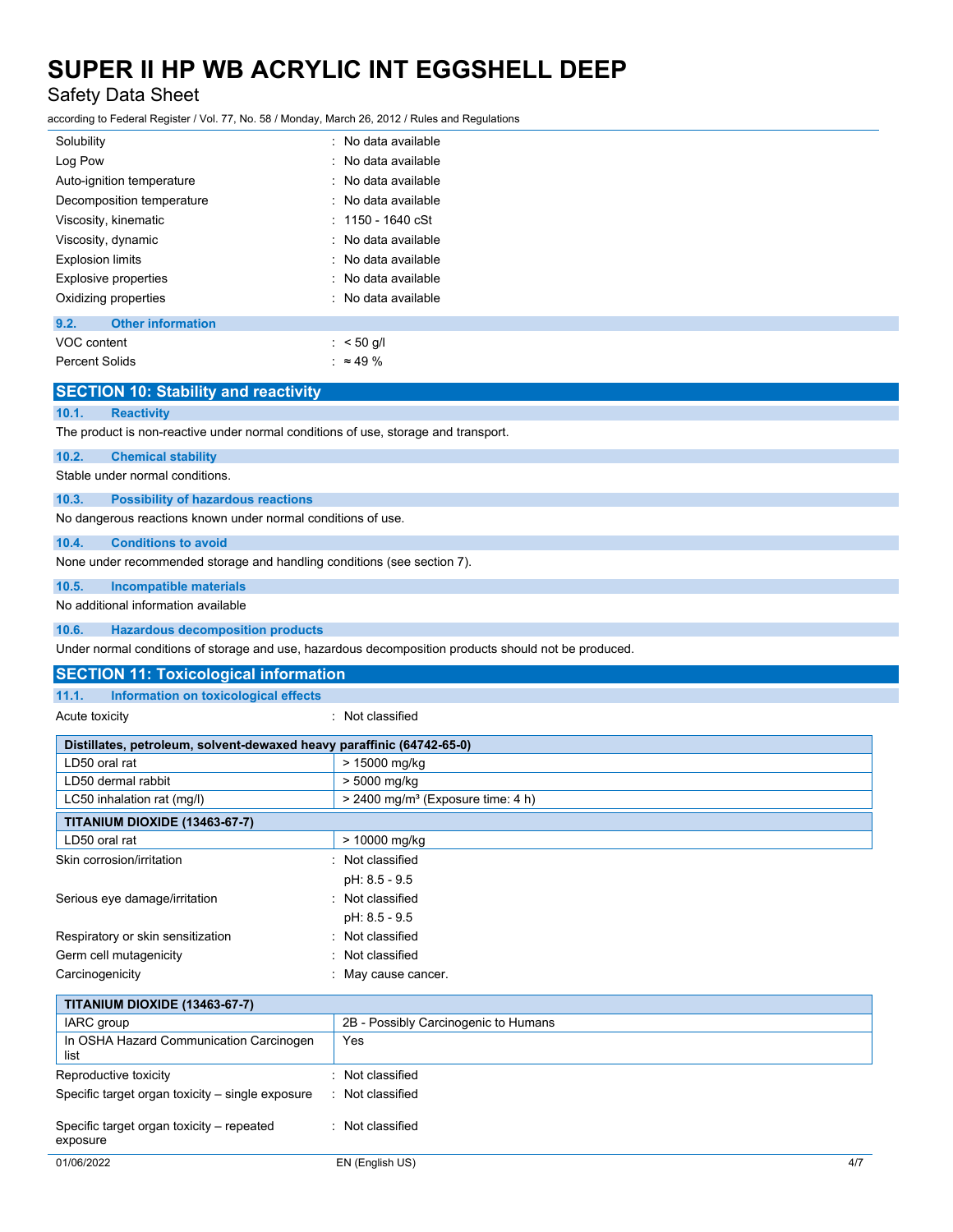Safety Data Sheet

according to Federal Register / Vol. 77, No. 58 / Monday, March 26, 2012 / Rules and Regulations

| Aspiration hazard                                                                    | : Not classified                                                                                                           |  |  |
|--------------------------------------------------------------------------------------|----------------------------------------------------------------------------------------------------------------------------|--|--|
| <b>SECTION 12: Ecological information</b>                                            |                                                                                                                            |  |  |
| 12.1.<br><b>Toxicity</b>                                                             |                                                                                                                            |  |  |
| Ecology - general                                                                    | : The product is not considered harmful to aquatic organisms nor to cause long-term adverse<br>effects in the environment. |  |  |
| Distillates, petroleum, solvent-dewaxed heavy paraffinic (64742-65-0)                |                                                                                                                            |  |  |
| LC50 fish 1                                                                          | > 5000 mg/l (Exposure time: 96 h - Species: Oncorhynchus mykiss)                                                           |  |  |
| EC50 Daphnia 1                                                                       | > 1000 mg/l (Exposure time: 48 h - Species: Daphnia magna)                                                                 |  |  |
| 12.2.<br><b>Persistence and degradability</b><br>No additional information available |                                                                                                                            |  |  |
|                                                                                      |                                                                                                                            |  |  |
| 12.3.<br><b>Bioaccumulative potential</b>                                            |                                                                                                                            |  |  |
| No additional information available                                                  |                                                                                                                            |  |  |
| 12.4.<br><b>Mobility in soil</b>                                                     |                                                                                                                            |  |  |
| No additional information available                                                  |                                                                                                                            |  |  |
| 12.5.<br><b>Other adverse effects</b>                                                |                                                                                                                            |  |  |
| No additional information available                                                  |                                                                                                                            |  |  |

| <b>SECTION 13: Disposal considerations</b> |                                                                                                                                                                                                                         |
|--------------------------------------------|-------------------------------------------------------------------------------------------------------------------------------------------------------------------------------------------------------------------------|
| 13.1.<br><b>Disposal methods</b>           |                                                                                                                                                                                                                         |
| Waste treatment methods                    | : Dispose of contents/container in accordance with licensed collector's sorting instructions.                                                                                                                           |
| Product/Packaging disposal recommendations | : Avoid release to the environment. Discharging into rivers and drains is forbidden. Dispose of<br>contents/container to hazardous or special waste collection point in accordance with state and<br>local regulations. |
| <b>SECTION 14: Transport information</b>   |                                                                                                                                                                                                                         |

**Department of Transportation (DOT)**

In accordance with DOT

Not applicable

**Transportation of Dangerous Goods**

Not applicable

# **Transport by sea**

Not applicable

#### **Air transport**

Not applicable

# **SECTION 15: Regulatory information**

**15.1. US Federal regulations**

**Distillates, petroleum, solvent-dewaxed heavy paraffinic (64742-65-0)**

Listed on the United States TSCA (Toxic Substances Control Act) inventory

### **TITANIUM DIOXIDE (13463-67-7)**

Listed on the United States TSCA (Toxic Substances Control Act) inventory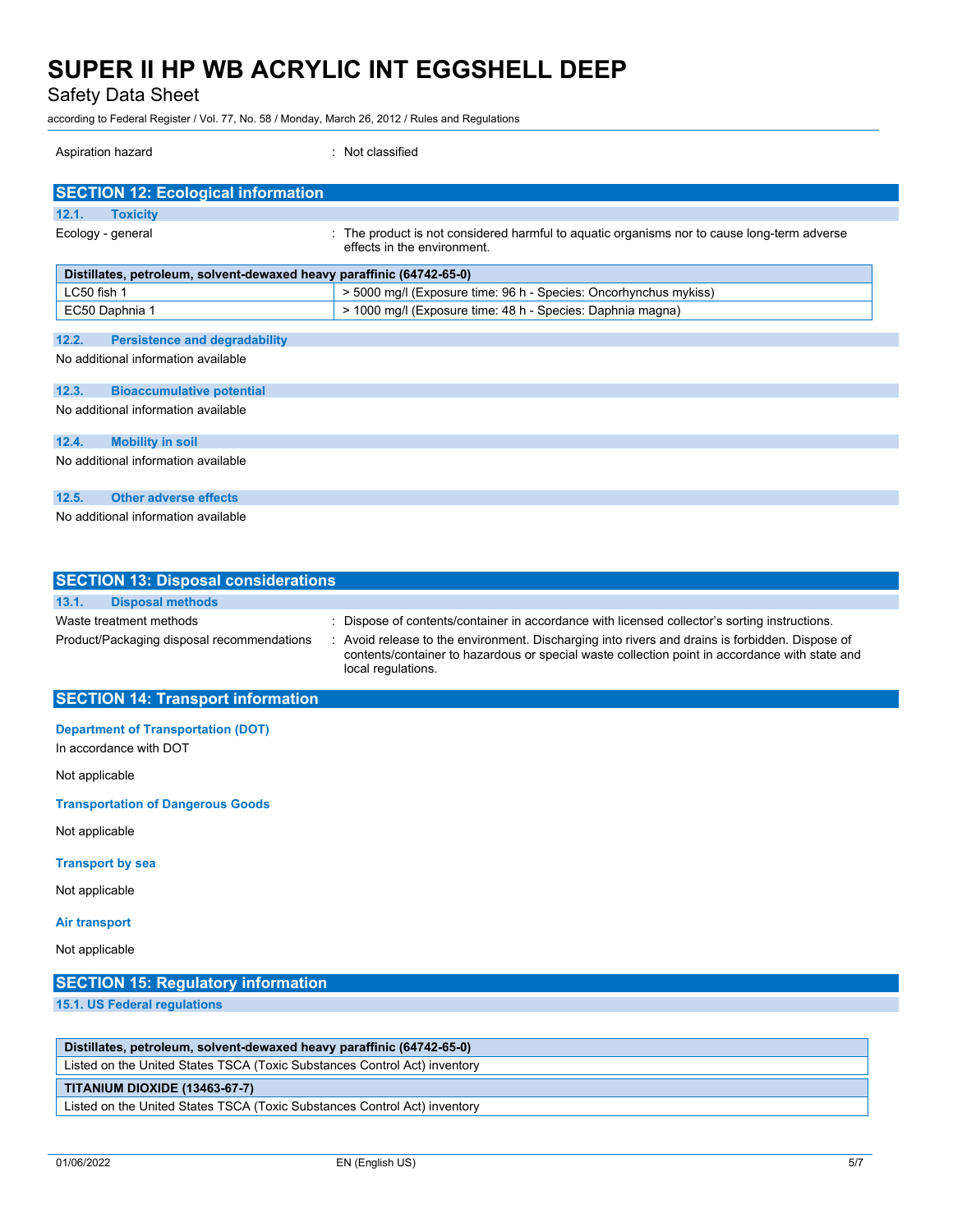Safety Data Sheet

according to Federal Register / Vol. 77, No. 58 / Monday, March 26, 2012 / Rules and Regulations

# **15.2. International regulations**

# **CANADA**

# **Distillates, petroleum, solvent-dewaxed heavy paraffinic (64742-65-0)**

Listed on the Canadian DSL (Domestic Substances List) inventory.

## **TITANIUM DIOXIDE (13463-67-7)**

Listed on the Canadian DSL (Domestic Substances List) inventory.

#### **EU-Regulations**

**Distillates, petroleum, solvent-dewaxed heavy paraffinic (64742-65-0)**

Listed on the EEC inventory EINECS (European Inventory of Existing Commercial Chemical Substances) substances.

### **TITANIUM DIOXIDE (13463-67-7)**

Listed on the EEC inventory EINECS (European Inventory of Existing Commercial Chemical Substances) substances.

#### **National regulations**

| Distillates, petroleum, solvent-dewaxed heavy paraffinic (64742-65-0)                                                                                                                                                                                                                                                                                                                                                                                                                                                                                                                                               |
|---------------------------------------------------------------------------------------------------------------------------------------------------------------------------------------------------------------------------------------------------------------------------------------------------------------------------------------------------------------------------------------------------------------------------------------------------------------------------------------------------------------------------------------------------------------------------------------------------------------------|
| Listed on the AICS (the Australian Inventory of Chemical Substances)<br>Listed on Inventory of Existing Chemical Substances (IECSC)<br>Listed on the Korean ECL (Existing Chemical List) inventory.<br>Listed on New Zealand - Inventory of Chemicals (NZloC)<br>Listed on Inventory of Chemicals and Chemical Substances (PICCS)<br>Listed on INSQ (Mexican National Inventory of Chemical Substances)<br>Listed on the TCSI (Taiwan Chemical Substance Inventory)                                                                                                                                                 |
| <b>TITANIUM DIOXIDE (13463-67-7)</b>                                                                                                                                                                                                                                                                                                                                                                                                                                                                                                                                                                                |
| Listed on the AICS (the Australian Inventory of Chemical Substances)<br>Listed on Inventory of Existing Chemical Substances (IECSC)<br>Listed on the Japanese ENCS (Existing & New Chemicals Substances) inventory.<br>Listed on Industrial Safety and Health Law Substances (ISHL)<br>Listed on the Korean ECL (Existing Chemical List) inventory.<br>Listed on New Zealand - Inventory of Chemicals (NZIoC)<br>Listed on Inventory of Chemicals and Chemical Substances (PICCS)<br>Listed on INSQ (Mexican National Inventory of Chemical Substances)<br>Listed on the TCSI (Taiwan Chemical Substance Inventory) |

### **15.3. US State regulations**

**A WARNING** This product can expose you to TITANIUM DIOXIDE, which is known to the State of California to cause cancer. For more information go to www.P65Warnings.ca.gov.

|                                                                     | <b>TITANIUM DIOXIDE (13463-67-7)</b>                                 |                                                                              |                                                                            |                                      |                                        |
|---------------------------------------------------------------------|----------------------------------------------------------------------|------------------------------------------------------------------------------|----------------------------------------------------------------------------|--------------------------------------|----------------------------------------|
| $U.S. -$<br>California -<br>Proposition 65<br>- Carcinogens<br>List | U.S. - California -<br>Proposition 65 -<br>Developmental<br>Гохісіtv | U.S. - California -<br>Proposition 65 -<br>Reproductive<br>Toxicity - Female | U.S. - California -<br>Proposition 65 -<br>Reproductive Toxicity<br>- Male | No significance risk level<br>(NSRL) | Maximum allowable<br>dose level (MADL) |
| Yes                                                                 | No                                                                   | No                                                                           | No                                                                         |                                      |                                        |

**TITANIUM DIOXIDE (13463-67-7)**

U.S. - Idaho - Occupational Exposure Limits - TWAs

U.S. - Massachusetts - Right To Know List

U.S. - New Jersey - Right to Know Hazardous Substance List

U.S. - Pennsylvania - RTK (Right to Know) List

# **SECTION 16: Other information**

Revision date : 10/07/2021

#### Full text of H-phrases:

| 105 <sub>5</sub> | cancer                  |
|------------------|-------------------------|
| ႹᲙჂႱ             | <b>IVIO</b>             |
| .                | ___                     |
| H35              | cancer<br>∩t<br>causinu |